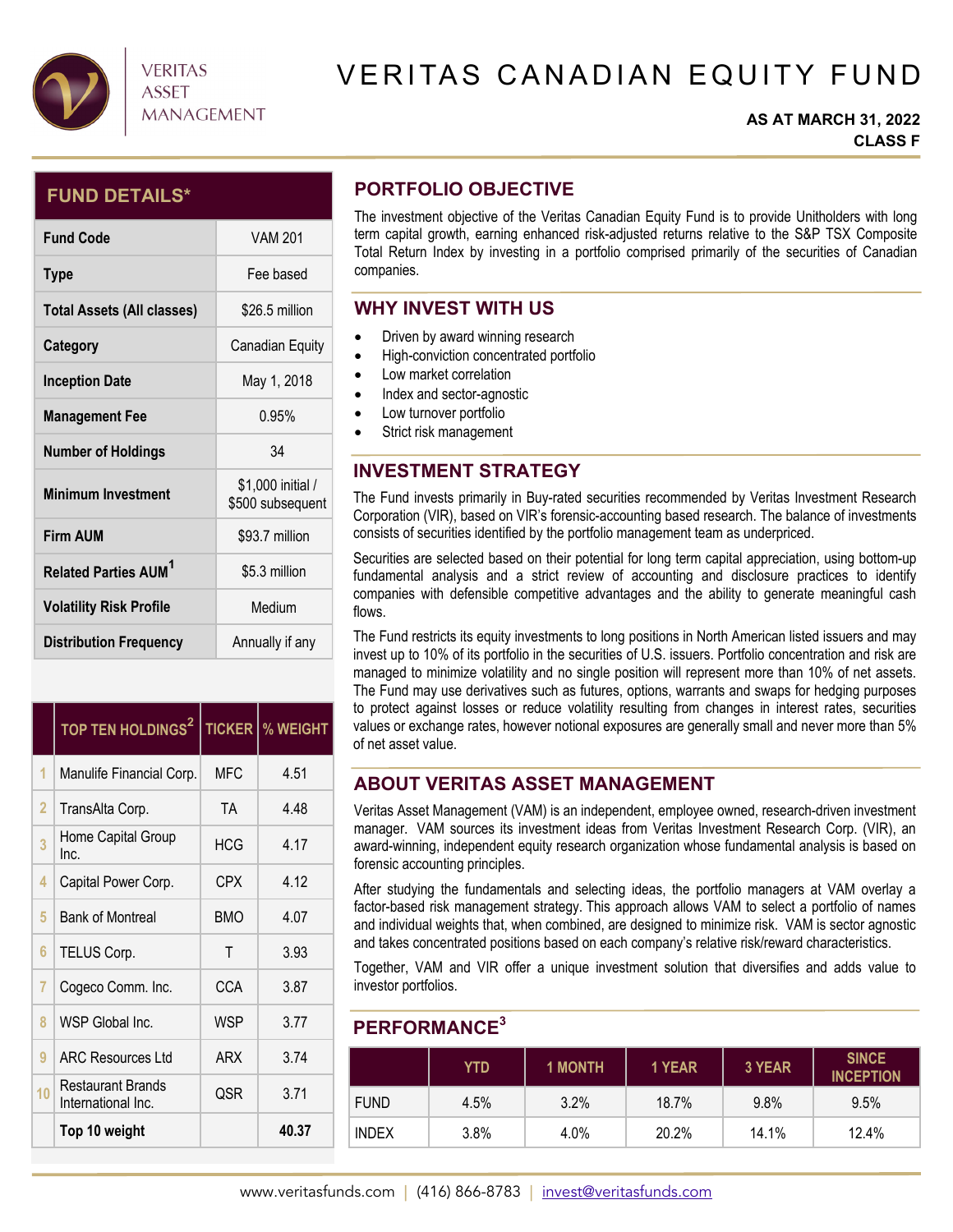

# VERITAS CANADIAN EQUITY FUND

#### **AS AT MARCH 31, 2022 CLASS F**

### **COMMENTARY**

Class F units of the Veritas Canadian Equity Fund generated a 3.2% return in March, bringing our first quarter return to 4.5%, ahead of the S&P/TSX index, which has returned 3.8% year-to-date.

The Fund's position in **Alimentation Couche-Tard Inc (TSX: ATD)** was the top contributor to fund performance in March. **ATD** shares gained as the company reported across the board growth in its third quarter ended January 30, 2022. Q3 saw higher year-over-year fuel margins, improved fuel volumes and strong same-store sales at **ATD**'s convenience stores. In our view, **ATD** remains wellpositioned as the economy regains its pre-pandemic footing.

The Fund's position in **George Weston Limited (TSX: WN)** was the second largest contributor to fund performance in March, following a strong Q3 earnings from **Loblaw Companies Ltd. (Loblaw)**, which is **WN**'s largest holding. **Loblaw** managed to grow both its topline and increase earnings in the third quarter. By posting EBITDA growth of 9.1% over the same quarter in 2019, **Loblaw** dispelled some of the worries over how the grocery industry might fare this year, faced with a roll-off of its pandemic tailwinds from 2020-2021. Led by **Loblaw**, we continue to like **WN**'s strong balance sheet, cash-generating portfolio and longer-term strategic options.

Our goal is to buy the best companies in sectors where we identify positive investment catalysts, while avoiding poorly positioned companies and industry headwinds in sectors where we identify investment risks. We evaluate companies based on balance sheet strength; free cash flow sustainability; transparent financial reporting and governance; as well as the ability to endure periods of economic weakness.

## **PERFORMANCE4**



# **RISK MEASURES5**

|                               | 1 YEAR | <b>SINCE INCEPTION</b> |  |  |
|-------------------------------|--------|------------------------|--|--|
| Beta <sup>6</sup>             | 0.69   | 0.70                   |  |  |
| Fund Volatility <sup>7</sup>  | 6.7%   | 12.6%                  |  |  |
| <b>Index Volatility</b>       | 7.8%   | 15.9%                  |  |  |
| Upside Capture <sup>8</sup>   | 80%    | 63%                    |  |  |
| Downside Capture <sup>8</sup> | 33%    | 69%                    |  |  |

# **SECTOR ALLOCATIONS9**